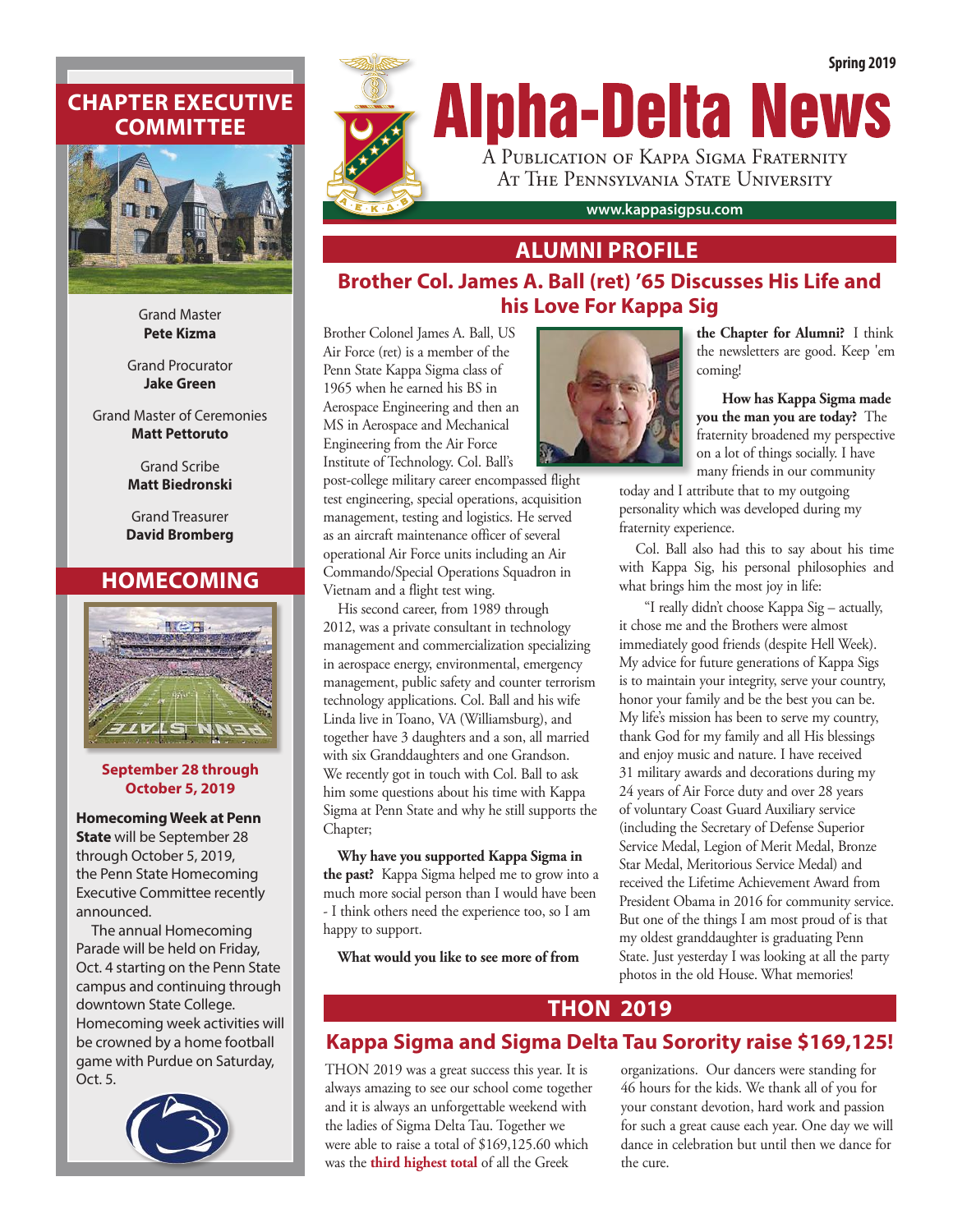## **THON 2019**



# **CHAPTER ETERNAL**

## **Robert Burkhart '81**



Brother **Ed Gorkes '79** reports that Brother **Robert Burkhart '81** died on October 4, 2018. Bob had been struggling with endocarditis, an infection of the heart chambers.

Bob's younger brother John shared this testimonial online:

"Thursday October 4th, I received a call from one of my brother's friend, Justin Mounts and he informed me that Bob was in the hospital and that 2 other friends of Bob would

be calling me later that evening after they arrived at the hospital to see him.

I called Bill and Sharron as they had just arrived at the hospital and confirmed that they would call after their visit. Approximately 30 minutes later, they called to inform me the Bob had died at 8:30 Las Vegas Time, 11:30 Eastern Time.

All night I just could not stop thinking about so many things related to my brother and remembered that the last time I actually saw him was when he visited me last year.

It was Hockey season, and we went to All Patti's to watch a Penguins

game… Bob was 9 years younger than I and he definitely was a very wonderful individual!"

You can read more from John at **https://shutupjohn. blog/2018/10/07/in-memory-of-my-brother-bob/**

## **Brother Robert Vrablik**



A tragic accident has taken the life of one of our young Kappa Sigma brothers. **Robert Vrablik**, a 22-year old volunteer firefighter from Floram Park, New Jersey, was skiing with his sister, when he fell and suffered a cardiac contusion. He died shortly thereafter at the hospital. Brother Rob graduated from PSU with a degree in criminology and was planning a career in law

enforcement. Those closest to him remember him as someone who "embodied endless goodness and the capacity to bring happiness to others. He was a kind, charismatic, exuberant and amazing young man." Rob's brothers at Kappa Sigma also noted his passing, "Rob was the most selfless person and became a friend to everyone he met," the post says. "Our thoughts and prayers go out to the Vrablik family. Rest easy Rob, we love you and you will be missed dearly. AEKDB."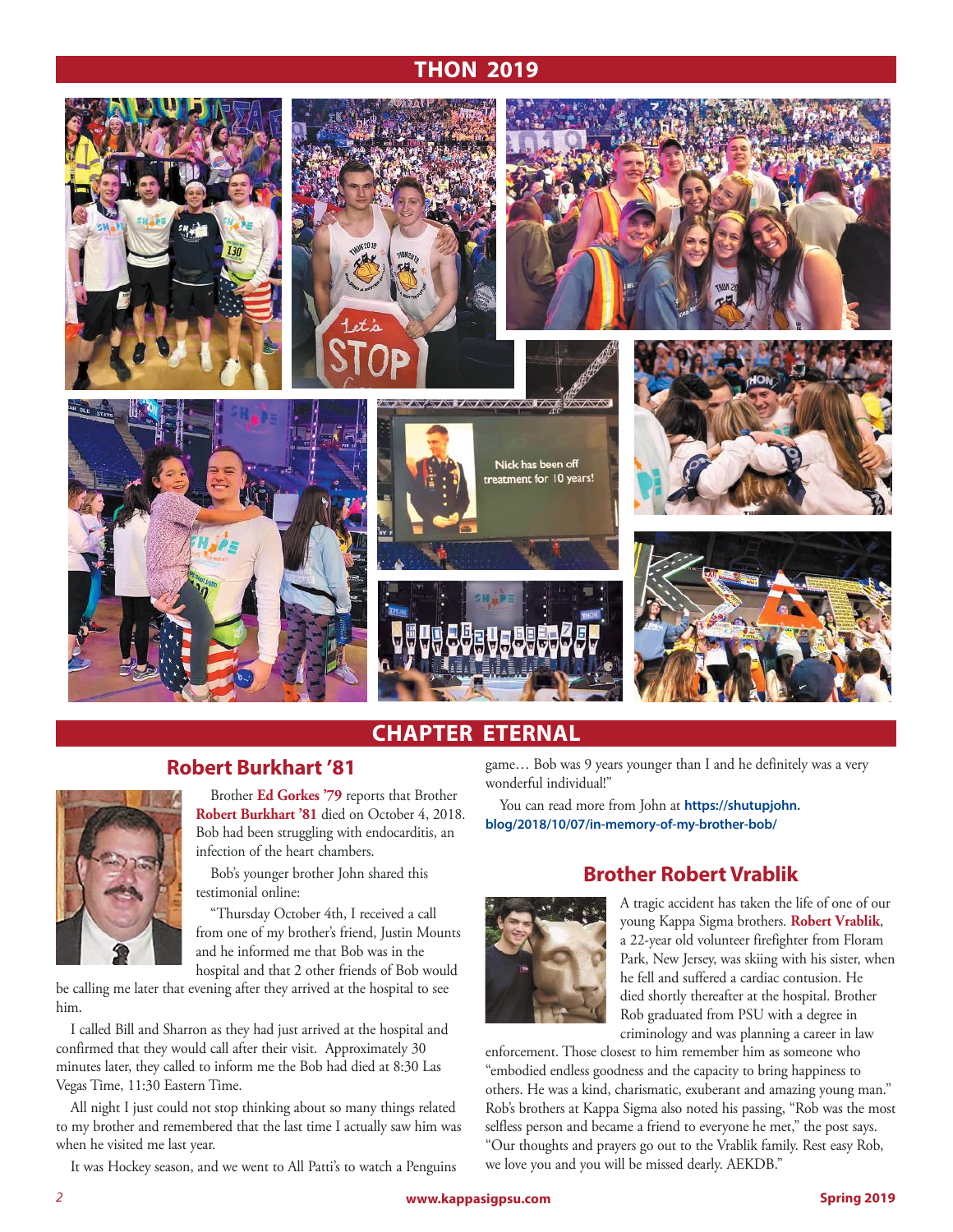## **CHAPTER UPDATE**

## **Spring Rush, Grades and Philanthropy**

We are very proud of the current Chapter and excited for our new Spring Pledge Class. So far, as totals go for the Chapter, we have a 3.21 GPA which is wellabove the All Men's Average at Penn State and 5<sup>th</sup> highest among all IFC chapters. There are 108 actives and we got 31 pledges during this academic year. We have 89% level 1 proficiency and 33% level 2.

We also have 51 greater cause hours per Brother, \$1,600 greater cause dollars per Brother and a Jackson week of giving of \$3,270. Our THON total with out THON partner SDT was just under \$170,000. This along with \$520 so far in Military Heroes Campaign donations.

"As Rush Chairs we looked to recruit quality over quantity this semester and believe we had a successful rush because all of the recruited men will be fantastic Brothers who will contribute to the Brotherhood, " said Rush Chair Graham Van Benthuysen. Congratulations to our current and incoming Brothers!





*Parents Weekend was well-attended*



*Things got nippy for a* 





*while Sturdy young men on a (fortunately) sturdy dock*

## **HONOR ROLL**

### **Thank You!**

Congratulations to the following brothers who have already shown their support for Alpha Delta this year! Please join them in supporting Kappa Sigma by making your contribution today!

#### **President's Club**

(\$1,001-\$2,500) Thomas Hilbert ....... 1963 R. Brad Lawrence . . . . . . 1969

#### **Star & Crescent Club**

| $(5251 - 5500)$       |  |
|-----------------------|--|
| H. Wesley Link 1955   |  |
| Kenneth Hinkle  1968  |  |
| John Kennon. 1968     |  |
| Thomas McNulty 1968   |  |
| Louis Koehler 1969    |  |
| Michael High  1970    |  |
| George Strachan 1970  |  |
| Kim Chapman 1977      |  |
| Mark Rippy. 1981      |  |
| Gary Thompson 1985    |  |
| David Albrecht 1991   |  |
| Matthew Bennett  1994 |  |
|                       |  |

**Crest Club** (\$101 - \$250) William Davis . . . . . . . . 1965 Vincent Di Loreto...... 1965 David Ludwig  $\ldots \ldots \ldots 1965$ Harold Schrader . . . . . . . 1965 Thomas Stuart ....... 1967 Gary Agostini . . . . . . . . . 1968 Willard Martin . . . . . . . . 1968 Kenneth Ewing . . . . . . . . 1969 Raymond Royko . . . . . . . 1969 Richard Kelly ........ 1970 Charles Mazza........ 1970 Ted Perry............ 1970 Gary Wert........... 1970 V. Paul O'Brien. . . . . . . . 1971 Robert Hampton. . . . . . . 1973 Ronald Derzak . . . . . . . . 1974 David Dick . . . . . . . . . . 1974 James Leax . . . . . . . . . . 1974

| Geoffrey Wright  1974                   |  |
|-----------------------------------------|--|
| Richard Fisher 1975                     |  |
| Rich Skowronski 1976                    |  |
| Paul Fox  1983                          |  |
| Christopher Bostaph 1989                |  |
| John Murphy $\ldots \ldots \ldots$ 1989 |  |
| Shawn Huber $\ldots \ldots \ldots 1996$ |  |
|                                         |  |

### **Blue & White Club**

| William Murdoch 1973  |
|-----------------------|
| Michael Demoise  1974 |
| Ralph Tolino 1975     |
| Thomas Nyquist 1977   |
| Leland Thaete 1979    |
| Linda McCann 1984     |
| Jeffrey Reymos  1991  |
| Jason Striker 1996    |
| Eric Easton 1998      |
| Matthew Wurst 2006    |
|                       |

### **Supporting Club (**\$1-\$50)

| Harry Koch 1962           |
|---------------------------|
| Christopher Longwill 1973 |
| Robert Berk. 1976         |
| Thomas Schaffner 1985     |
| Curtis Mitchell 1988      |
| David Falchek $1991$      |
|                           |